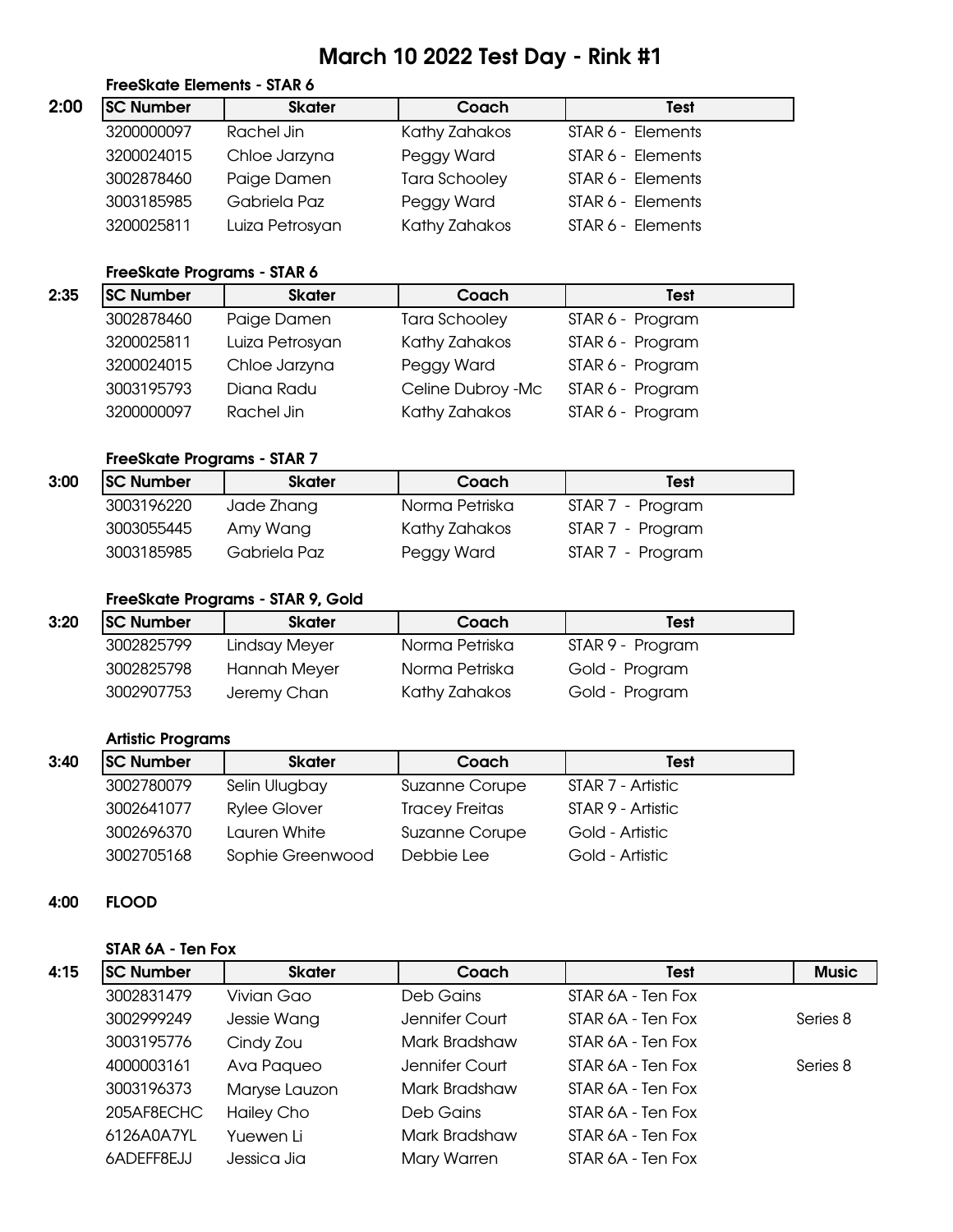### STAR 6B - European

| <b>SC Number</b><br><b>Skater</b><br>Coach<br><b>Test</b><br>3003195389<br>Maya Attia<br>Karon Dalby<br>STAR 6B - European<br>STAR 6B - European<br>3003047384<br>Ece Erkan<br>Mary Warren<br>3003140025<br>STAR 6B - European<br>Mark Bradshaw<br>Jeffery Wu<br>Lin Attia<br>STAR 6B - European<br>3003166643<br><b>Tara Schooley</b> |              |
|----------------------------------------------------------------------------------------------------------------------------------------------------------------------------------------------------------------------------------------------------------------------------------------------------------------------------------------|--------------|
|                                                                                                                                                                                                                                                                                                                                        | <b>Music</b> |
|                                                                                                                                                                                                                                                                                                                                        |              |
|                                                                                                                                                                                                                                                                                                                                        |              |
|                                                                                                                                                                                                                                                                                                                                        |              |
|                                                                                                                                                                                                                                                                                                                                        |              |
| STAR 6B - European<br>4000020035<br>Mary Warren<br><b>Madeline Cotter</b>                                                                                                                                                                                                                                                              |              |
| STAR 6B - European<br>3002861574<br>Mark Bradshaw<br><b>Emily Yuan</b>                                                                                                                                                                                                                                                                 |              |
| STAR 6B - European<br>4000025438<br>Linnea Cotter<br>Mark Bradshaw                                                                                                                                                                                                                                                                     |              |
| STAR 6B - European<br>2D064BEDKM<br>Kate Mei<br>Mark Bradshaw                                                                                                                                                                                                                                                                          |              |

#### STAR 6C - 14 Step

| 4:45 | <b>SC Number</b> | <b>Skater</b>  | Coach         | <b>Test</b>         | <b>Music</b> |
|------|------------------|----------------|---------------|---------------------|--------------|
|      | 3003202109       | Jeanne Lee     | Tara Schooley | STAR $6C - 14$ Step |              |
|      | 3003196278       | Mira Koh       | Mark Bradshaw | STAR $6C - 14$ Step |              |
|      | 205AF8ECHC       | Hailey Cho     | Deb Gains     | $STAR 6C - 14 Step$ |              |
|      | 3003016345       | Lauren Tucker  | Mark Bradshaw | STAR $6C - 14$ Step |              |
|      | 6ADEFF8EJJ       | Jessica Jia    | Mary Warren   | STAR $6C - 14$ Step |              |
|      | 4000025438       | Linnea Cotter  | Mark Bradshaw | STAR $6C - 14$ Step |              |
|      | 2E0330B3JO       | Julia Oliveira | Mary Warren   | $STAR 6C - 14 Step$ |              |
|      | 3003196373       | Maryse Lauzon  | Mark Bradshaw | STAR $6C - 14$ Step |              |
|      | 3002831479       | Vivian Gao     | Deb Gains     | $STAR 6C - 14 Step$ |              |

### STAR 7A - Foxtrot

| 5:10 | <b>SC Number</b>  | <b>Skater</b>       | Coach                | <b>Test</b>       | <b>Music</b> |
|------|-------------------|---------------------|----------------------|-------------------|--------------|
|      | <b>BABCA7EAAB</b> | Alexia Baranieski   | Mark Bradshaw        | STAR 7A - Foxtrot |              |
|      | 3003195389        | Maya Attia          | Karon Dalby          | STAR 7A - Foxtrot |              |
|      | 3003045549        | Lucy Bai            | <b>Tara Schooley</b> | STAR 7A - Foxtrot |              |
|      | 3002977680        | Ava Russell         | Mark Bradshaw        | STAR 7A - Foxtrot |              |
|      | 3003202262        | Mia Thompson        | Mary Warren          | STAR 7A - Foxtrot |              |
|      | 3002999222        | Gabrielle Waine     | Debbie Lee           | STAR 7A - Foxtrot |              |
|      | 3200024015        | Chloe Jarzyna       | Debbie Lee           | STAR 7A - Foxtrot |              |
|      | 3002987900        | Marcela Castellanos | Jen O'Brien          | STAR 7A - Foxtrot |              |

### STAR 7B - Tango

| 5:30 | <b>SC Number</b> | <b>Skater</b>       | Coach             | <b>Test</b>     | <b>Music</b> |
|------|------------------|---------------------|-------------------|-----------------|--------------|
|      | 3002977680       | Ava Russell         | Mark Bradshaw     | STAR 7B - Tango |              |
|      | 3002808335       | Gracie Smith        | Deb Gains         | STAR 7B - Tango |              |
|      | 3003045581       | Kaitlyn Bonitatibus | Debbie Lee        | STAR 7B - Tango |              |
|      | 3003195793       | Diana Radu          | Celine Dubroy -Mc | STAR 7B - Tango |              |
|      | 3002877918       | Kate Fawcett        | Mark Bradshaw     | STAR 7B - Tango |              |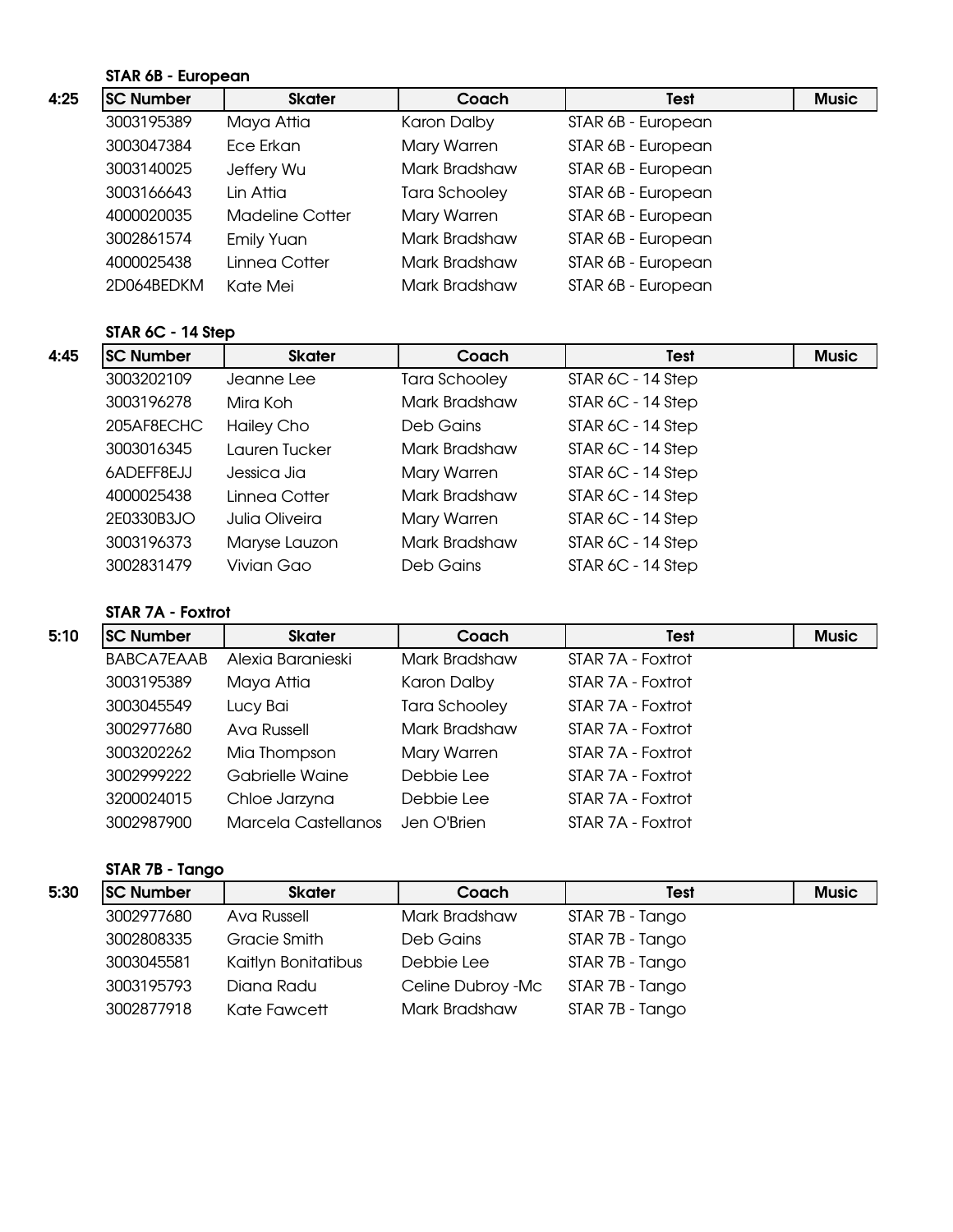## STAR 7C - American

| 5:45 | <b>SC Number</b>       | <b>Skater</b>        | Coach          | <b>Test</b>        | <b>Music</b> |
|------|------------------------|----------------------|----------------|--------------------|--------------|
|      | DOFCA37AKK             | Katarina Kostelansky | Mark Bradshaw  | STAR 7C - American |              |
|      | 3002780079             | Seline Ulugbay       | Jennifer Court | STAR 7C - American | <b>New</b>   |
|      | 3002877918             | Kate Fawcett         | Mark Bradshaw  | STAR 7C - American |              |
|      | 3002988693             | Laurel Hagerman      | Tara Schooley  | STAR 7C - American |              |
|      | 3002999222             | Gabrielle Waine      | Debbie Lee     | STAR 7C - American |              |
|      |                        |                      |                |                    |              |
| 6:00 | <b>Warm up Group 2</b> |                      |                |                    |              |
|      | 3002977680             | Ava Russell          | Mark Bradshaw  | STAR 7C - American |              |
|      | 3003003273             | Vienna Campbell      | Tara Schooley  | STAR 7C - American |              |
|      | 3200024015             | Chloe Jarzyna        | Debbie Lee     | STAR 7C - American |              |
|      | 3003052051             | Makenzie Nelson      | Mark Bradshaw  | STAR 7C - American |              |
|      | 3003066229             | Lauren Blanchette    | Mark Bradshaw  | STAR 7C - American |              |

### 6:15 FLOOD

### STAR 8A - Kilian

| 6:25 | <b>SC Number</b> | <b>Skater</b>     | Coach          | <b>Test</b>      | <b>Music</b> |
|------|------------------|-------------------|----------------|------------------|--------------|
|      | 3003202103       | Natalya Krywetzky | Mark Bradshaw  | STAR 8A - Kilian |              |
|      | 3003118284       | Sophia Stapleton  | Jennifer Court | STAR 8A - Kilian | <b>New</b>   |
|      | 3002650960       | Jordana Dryburgh  | Chris Stokes   | STAR 8A - Kilian |              |
|      | 3002907753       | Jeremy Chan       | Mark Bradshaw  | STAR 8A - Kilian |              |

### STAR 8B - Rocker

| 6:40 | <b>SC Number</b> | Skater            | Coach             | <b>Test</b>      | <b>Music</b> |
|------|------------------|-------------------|-------------------|------------------|--------------|
|      | 3003195793       | Diana Radu        | Celine Dubroy -Mc | STAR 8B - Rocker |              |
|      | 3003066229       | Lauren Blanchette | Mark Bradshaw     | STAR 8B - Rocker |              |

### STAR 8C - Starlight

| 6:50 | <b>SC Number</b> | <b>Skater</b>       | Coach           | <b>Test</b>         | <b>Music</b> |
|------|------------------|---------------------|-----------------|---------------------|--------------|
|      | 3002825798       | <b>Hannah Meyer</b> | D Lee / D Gains | STAR 8C - Starlight |              |
|      | 3002878518       | Hannah Swan         | Mark Bradshaw   | STAR 8C - Starlight |              |
|      | 3002825799       | Lindsay Meyer       | D Lee / D Gains | STAR 8C - Starlight |              |

### STAR 9B - Blues

| 7:00 | <b>SC Number</b> | <b>Skater</b>       | Coach           | <b>Test</b>     | <b>Music</b> |
|------|------------------|---------------------|-----------------|-----------------|--------------|
|      | 296189           | Samantha Ezeard     | Tara Schooley   | STAR 9B - Blues |              |
|      | 3002825798       | Hannah Meyer        | D Lee / D Gains | STAR 9B - Blues |              |
|      | 3003196365       | Katie Latham        | Jennifer Court  | STAR 9B - Blues | Series 8     |
|      | 3002825799       | Lindsay Meyer       | D Lee / D Gains | STAR 9B - Blues |              |
|      | 3002641077       | <b>Rylee Glover</b> | Mary Warren     | STAR 9B - Blues |              |

### Paso Doble, Silver Samba, Cha Cha

| 7:15 | <b>SC Number</b> | <b>Skater</b>      | Coach         | Test                   | <b>Music</b> |
|------|------------------|--------------------|---------------|------------------------|--------------|
|      | 3002641077       | Rylee Glover       | Mary Warren   | STAR 9A - Paso Doble   |              |
|      | 2000019258       | Jennifer French    | Mark Bradshaw | STAR 9C - Silver Samba |              |
|      | 3003016545       | Jazmine Desrochers | Mark Bradshaw | STAR 10A - Cha Cha     |              |